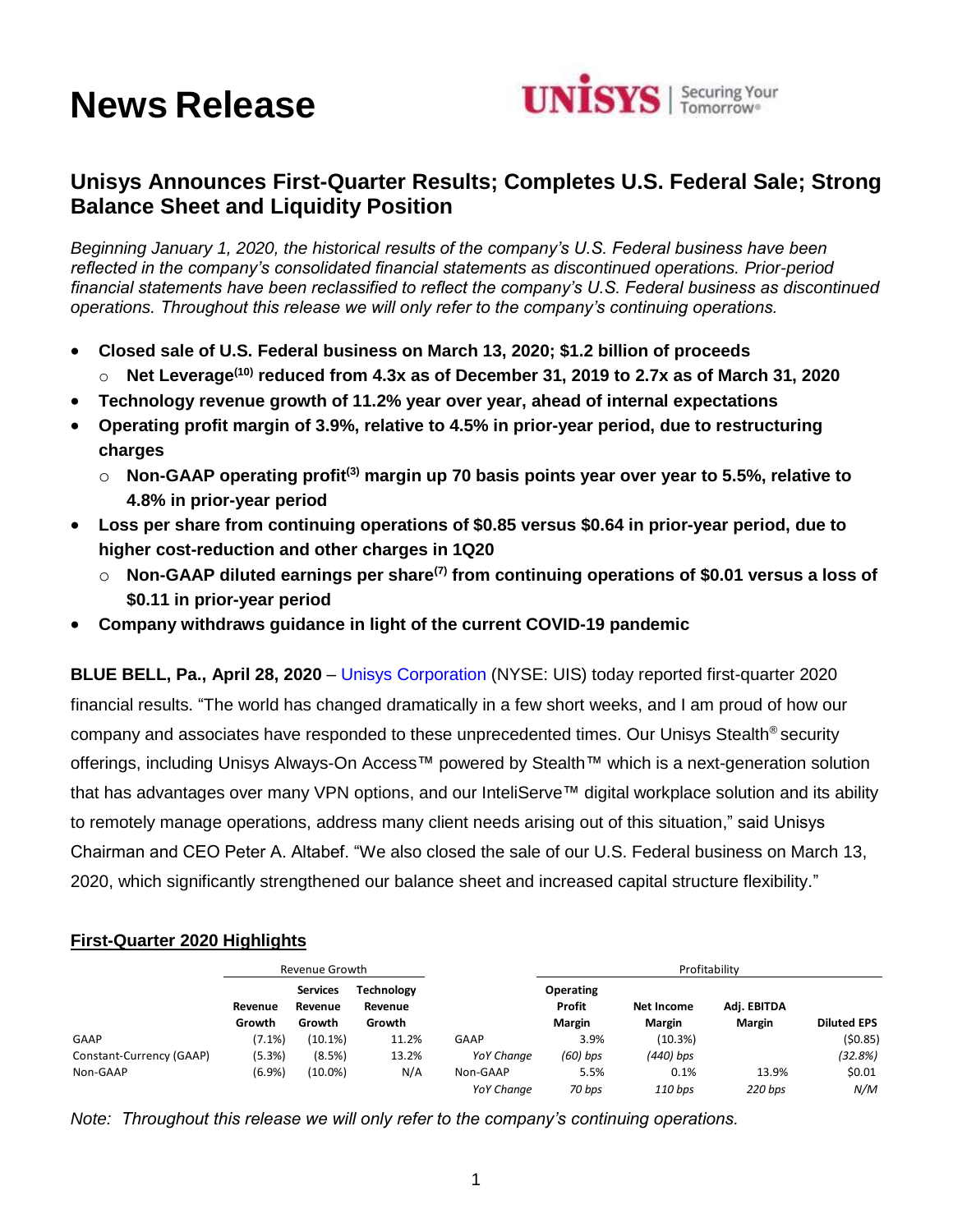## **Summary of First-Quarter 2020 Business Results**

## **Company:**

First-quarter revenue was \$515.4 million, versus \$554.5 million in the prior-year period down 7.1% year over year (down 5.3% on a constant-currency<sup>(1)</sup> basis). Non-GAAP adjusted revenue<sup>(2)</sup> was \$514.5 million, relative to \$552.5 million in the prior-year period. Revenue results were slightly ahead of the company's internal expectations, with several Technology contracts being renewed sooner than expected, helping offset anticipated declines in the company's check-processing business. COVID-19 had a negative impact on revenue in March, largely resulting from decreased demand for field services and declines in volumebased contracts.

First-quarter total company operating profit was \$20.1 million, versus \$25.2 million in the prior-year period, and operating profit margin was 3.9%, versus 4.5% in the first quarter of 2019, in both cases due to higher cost-reduction and other charges in the first quarter 2020. Total company non-GAAP operating profit increased 7.1% year over year to \$28.5 million, versus \$26.6 million in the prior-year period, and non-GAAP operating profit margin increased 70 basis points year over year to 5.5%, versus 4.8% in the first quarter of 2019.

Net loss for the first quarter was \$53.2 million versus \$32.7 million in the prior-year period, driven by costreduction and other charges being \$26.7 million higher in the first quarter of 2020, relative to the prior-year period. Similarly, the loss per share was \$0.85, compared to loss per share of \$0.64 in the prior-year period, driven by those same cost-reduction and other charges. Non-GAAP net income for the first quarter was \$0.7 million, versus a net loss of \$5.5 million in the prior-year period. Non-GAAP diluted earnings per share was \$0.01, versus a net loss per share of \$0.11 in the prior-year period.

Adjusted EBITDA<sup>(6)</sup> was up 10.4% year over year to \$71.4 million, relative to \$64.7 million in the prior-year period. Net income margin was (10.3)%, compared to (5.9)% in the prior-year period, driven by the charges noted above. Adjusted EBITDA margin increased 220 basis points in the first quarter to 13.9%, relative to 11.7% in the prior-year period.

First-quarter cash used in operations and free cash flow were impacted by approximately \$300 million of voluntary pension contributions to the U.S. pension plans from the proceeds of the sale of the U.S. Federal business. First-quarter cash used in operations was \$377.9 million, versus \$70.4 million in the prior-year period. Free cash flow<sup>(8)</sup> was  $$(405.6)$  million, compared to  $$(128.5)$  million in the prior-year period. Adjusted free cash flow<sup>(9)</sup> was \$(68.1) million, versus \$(95.9) million in the prior-year period. At March 31, 2020, the company had \$789.6 million in cash and cash equivalents. This does not include an additional \$487.3 million in restricted cash that was earmarked for the redemption of the company's \$440 million senior secured notes that took place on April 15, 2020.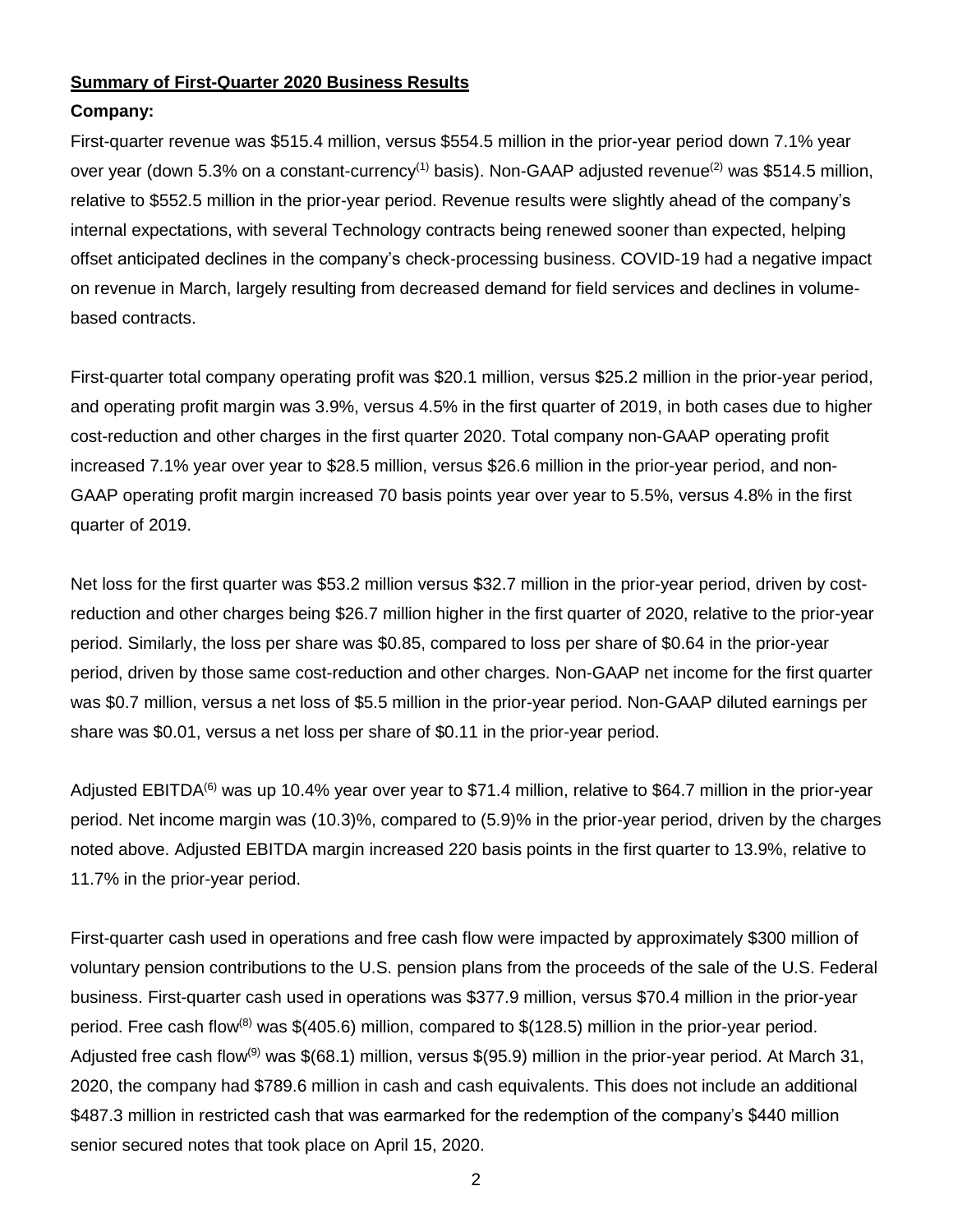In light of the macroeconomic uncertainty due to the COVID-19 crisis, the company is withdrawing its previously-provided full-year 2020 financial guidance.

## **Services:**

Services revenue in the first quarter was \$425.9 million, relative to \$474.0 million in the prior-year period, down 10.1% year over year (down 8.5% in constant-currency). First-quarter Services non-GAAP adjusted revenue was \$425.0 million, relative to \$472.0 million in the prior-year period. Both year-over-year declines were directionally in line with internal expectations. Revenue at the company's check-processing JV declined as expected, foreign currency was unfavorable and revenue was impacted by the COVID-19 related items noted above. First-quarter Services gross profit margin was 12.9%, versus 15.1% in the first quarter of 2019, and first-quarter Services operating profit margin was (3.3)%, versus (0.3)% in the first quarter of 2019. First-quarter non-GAAP adjusted Services gross profit<sup>(4)</sup> margin was 12.7%, versus 14.7% in the prior-year period, and first-quarter non-GAAP adjusted Services operating profit<sup>(5)</sup> margin was (3.5)%, versus (0.7)% in the prior-year period. The year-over-year margin declines were largely due to the flow-through impact of decreased demand for field services and declines in volume-based contracts, as well as delays in implementation of cost-saving initiatives that were expected to be undertaken early in the year. Services backlog was \$3.7 billion, relative to \$3.8 billion at year-end 2019 and up 1% versus yearend 2019 on a constant-currency basis.

## **Technology:**

First-quarter Technology revenue was up 11.2% year over year to \$89.5 million, relative to \$80.5 million in the prior-year period (13.2% growth in constant currency), due to several ClearPath Forward® contracts being renewed sooner than expected. First-quarter Technology gross profit margin was 68.4%, up 1030 basis points compared to 58.1% in the prior-year period. Technology operating profit margin was 45.9%, up 1180 basis points versus 34.1% in the prior-year period.

## **Select First-Quarter Contract Signings:**

In the first quarter, the company entered into several noteworthy contracts:

- Focus on InteliServe™: A large, global frozen-food company a new client for Unisys signed a contract for digital workplace services powered by InteliServe™. Under the agreement, Unisys will optimize, modernize and provide greater transparency into technology operations. InteliServe will enhance the user experience within traditional services such as service desk or field services, as well as enable greater productivity and collaboration across business unit applications and processes such as human resources, compliance and finance.
- Focus on CloudForte<sup>®</sup>: Unisys expanded a contract with the California State University (CSU) for CloudForte® and Managed Security Services to support CSU's hybrid-cloud environment with new CloudForte capabilities to help CSU integrate its hybrid cloud information resources to deliver more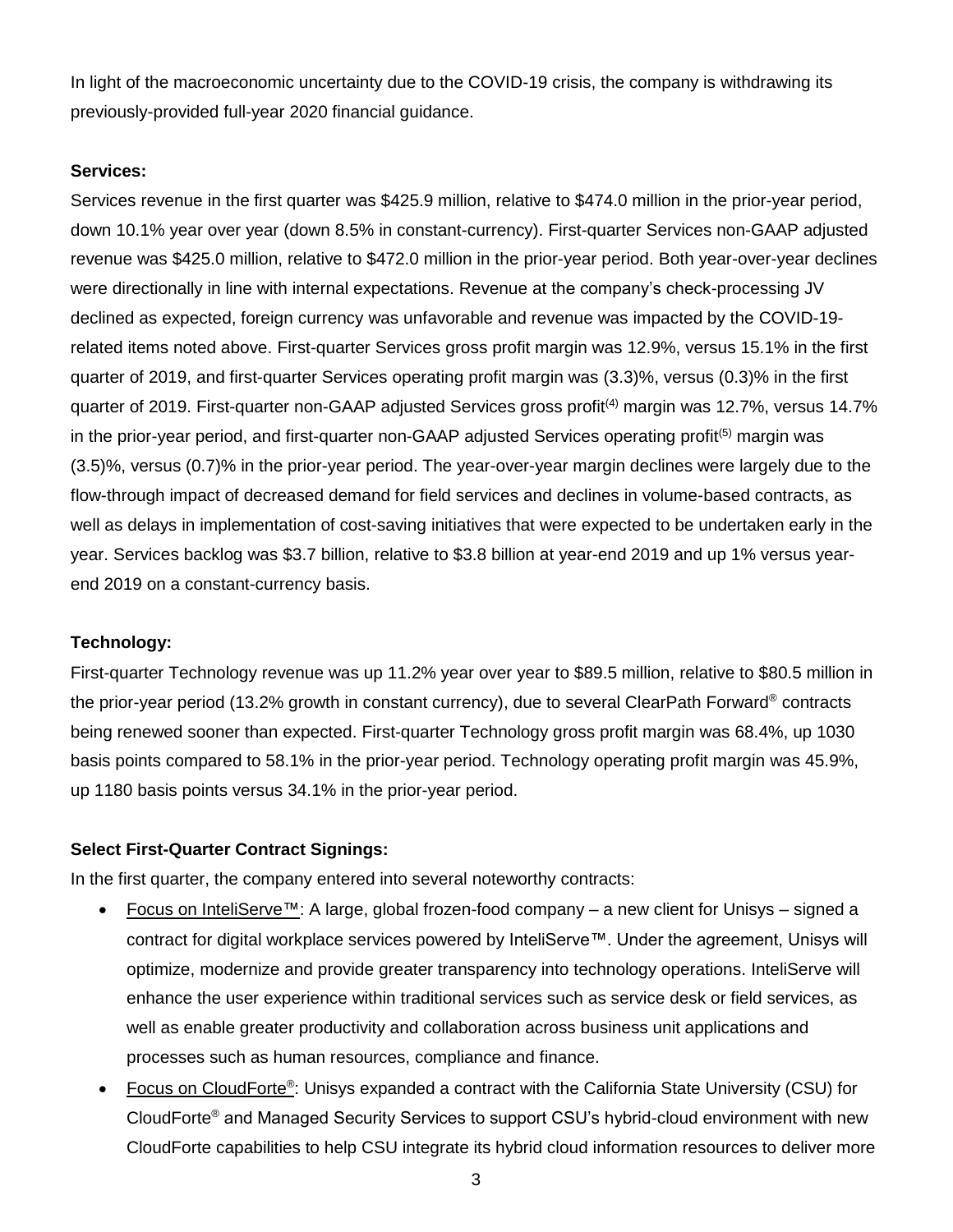educational and administrative services across all 23 campuses. The services are designed to provide a better user experience to more than 484,000 students and 52,000 faculty, while enhancing operational efficiencies and reducing costs.

• Focus on Security Services: Unisys signed a \$140 million contract with a major commercial defense contractor – also a new client for Unisys – to provide comprehensive cross-functional IT services including Unisys Stealth® security software to protect data across unclassified and classified IT environments. The services and software will help the client optimize how they deliver services to their business partners.

## **Conference Call**

Unisys will hold a conference call today at 5:00 p.m. Eastern Time to discuss its results. The listen-only webcast, as well as the accompanying presentation materials, can be accessed on the Unisys Investor website at [www.unisys.com/investor.](http://www.unisys.com/investor) Following the call, an audio replay of the webcast, and accompanying presentation materials, can be accessed through the same link.

(1) **Constant currency** – The company refers to growth rates in constant currency or on a constant currency basis so that the business results can be viewed without the impact of fluctuations in foreign currency exchange rates to facilitate comparisons of the company's business performance from one period to another. Constant currency is calculated by retranslating current and prior period results at a consistent rate.

## **Non-GAAP and Other Information**

Although appropriate under generally accepted accounting principles ("GAAP"), the company's results reflect revenue and charges that the company believes are not indicative of its ongoing operations and that can make its revenue, profitability and liquidity results difficult to compare to prior periods, anticipated future periods, or to its competitors' results. These items consist of certain portions of revenue, postretirement, debt exchange and cost-reduction and other expenses. Management believes each of these items can distort the visibility of trends associated with the company's ongoing performance. Management also believes that the evaluation of the company's financial performance can be enhanced by use of supplemental presentation of its results that exclude the impact of these items in order to enhance consistency and comparativeness with prior or future period results. The following measures are often provided and utilized by the company's management, analysts, and investors to enhance comparability of year-over-year results, as well as to compare results to other companies in our industry.

<sup>(2)</sup> Non-GAAP adjusted revenue – In 2019 and 2020, the company's non-GAAP results reflect adjustments to exclude certain revenue and related profit relating to reimbursements from the company's check-processing JV partners for restructuring expenses included as part of the company's restructuring program.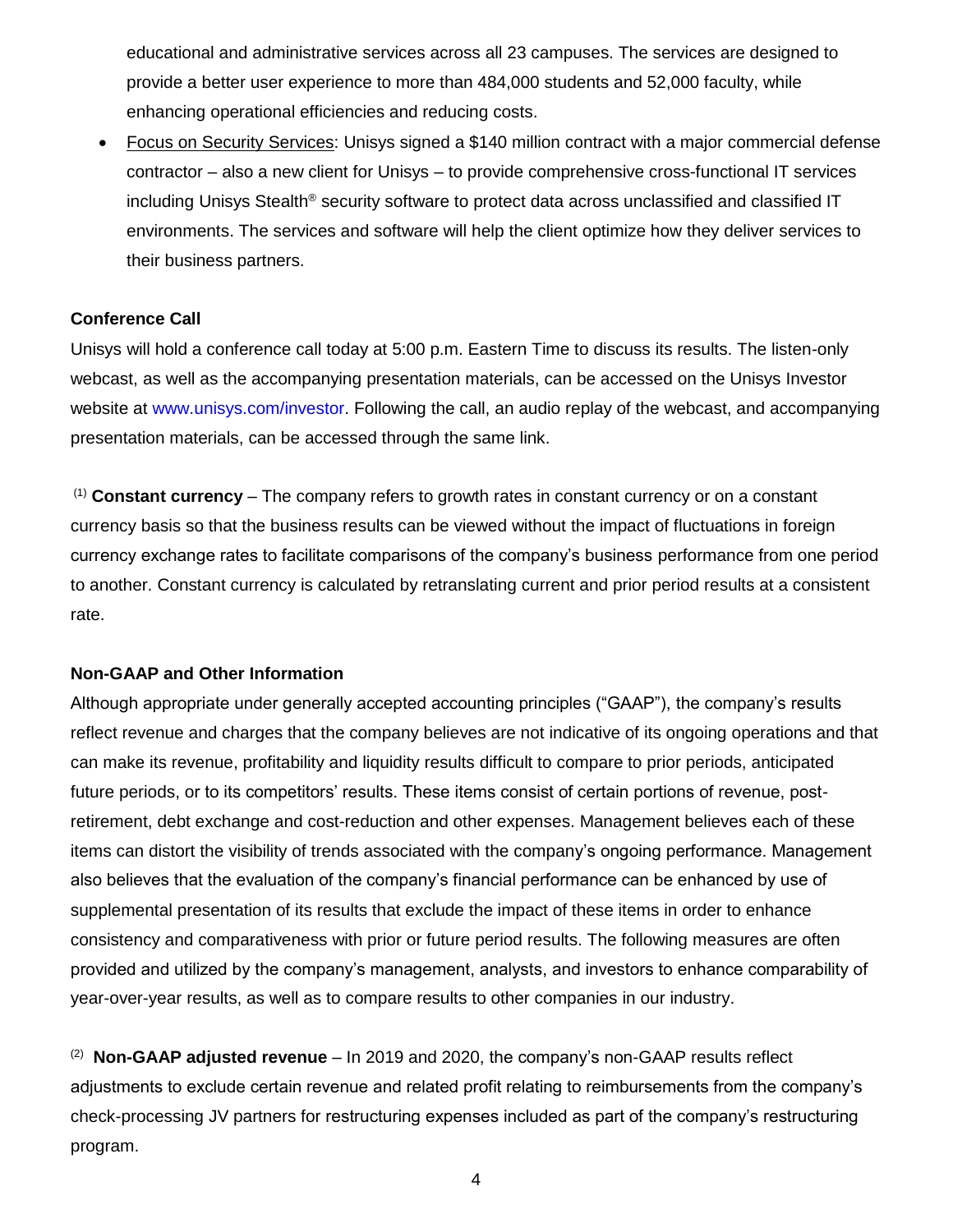(3) **Non-GAAP operating profit** – The company recorded pretax post-retirement expense and pretax charges in connection with cost-reduction activities, debt exchange and other expenses. For the company, non-GAAP operating profit excluded these items. The company believes that this profitability measure is more indicative of the company's operating results and aligns those results to the company's external guidance, which is used by the company's management to allocate resources and may be used by analysts and investors to gauge the company's ongoing performance. During 2019 and 2020, the company included the non-GAAP adjustments discussed in (2) herein.

(4) **Non-GAAP adjusted Services gross profit** – During 2019 and 2020, the company included the adjustments discussed in (2) herein.

(5) **Non-GAAP adjusted Services operating profit** – During 2019 and 2020, the company included the adjustments discussed in (2) herein.

(6) **EBITDA & adjusted EBITDA** – Earnings before interest, taxes, depreciation and amortization ("EBITDA") is calculated by starting with net income (loss) from continuing operations attributable to Unisys Corporation common shareholders and adding or subtracting the following items: net income attributable to noncontrolling interests, interest expense (net of interest income), provision for income taxes, depreciation and amortization. Adjusted EBITDA further excludes post-retirement, debt exchange, and cost-reduction and other expenses, non-cash share-based expense, and other (income) expense adjustment. In order to provide investors with additional understanding of the company's operating results, these charges are excluded from the adjusted EBITDA calculation. During 2019 and 2020, the company included the adjustments discussed in (2) herein.

(7) **Non-GAAP diluted earnings per share** – The company has recorded post-retirement expense and charges in connection with debt exchange and cost-reduction activities and other expenses. Management believes that investors may have a better understanding of the company's performance and return to shareholders by excluding these charges from the GAAP diluted earnings/loss per share calculations. The tax amounts presented for these items for the calculation of non-GAAP diluted earnings per share include the current and deferred tax expense and benefits recognized under GAAP for these amounts. During 2019 and 2020, the company included the adjustments discussed in (2) herein.

(8) **Free cash flow** – The company defines free cash flow as cash flow from operations less capital expenditures. Management believes this liquidity measure gives investors an additional perspective on cash flow from on-going operating activities in excess of amounts used for reinvestment.

5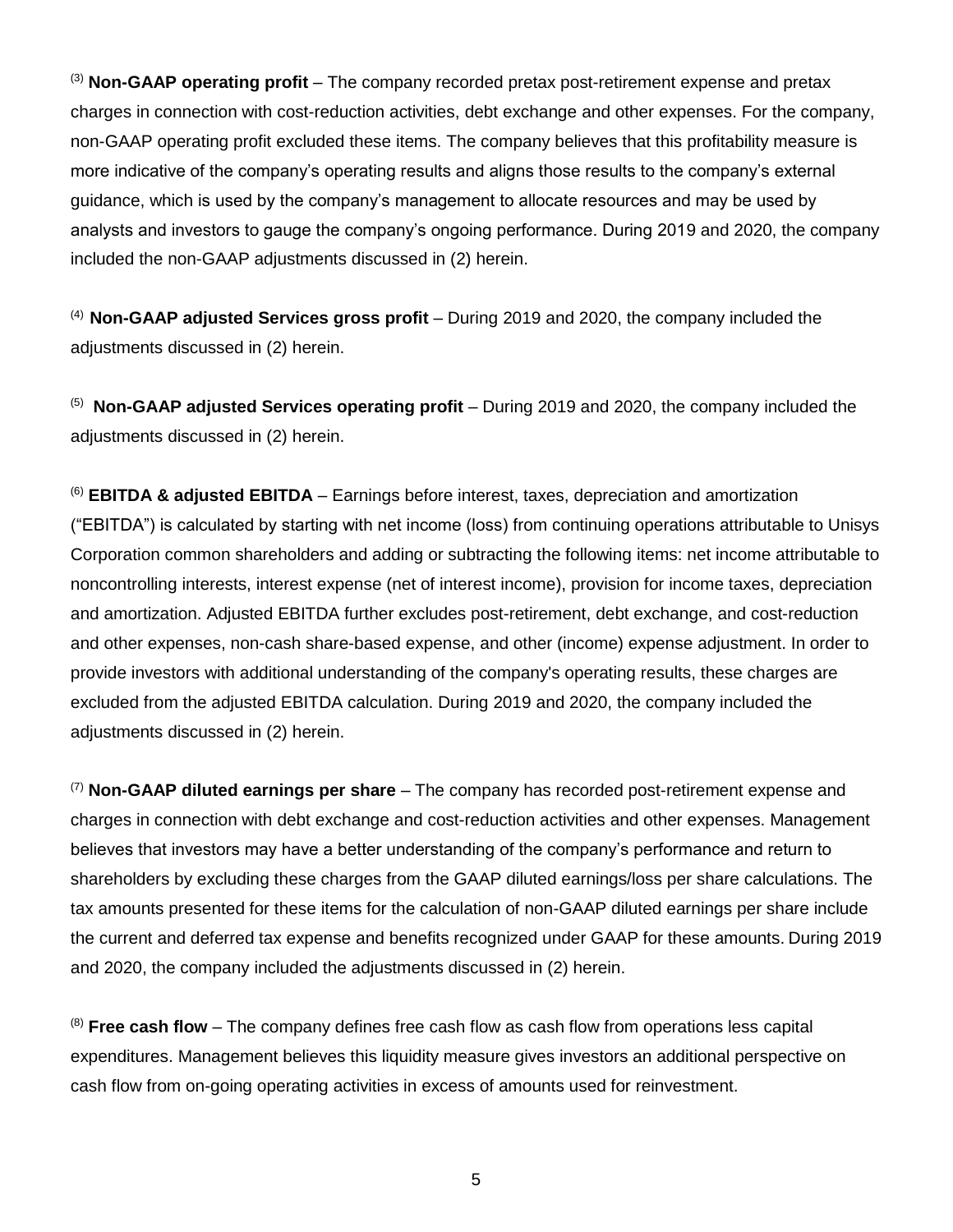(9) **Adjusted free cash flow** – Because inclusion of the company's post-retirement contributions and costreduction charges/reimbursements and other payments in free cash flow may distort the visibility of the company's ability to generate cash flow from its operations without the impact of these non-operational costs, management believes that investors may be interested in adjusted free cash flow, which provides free cash flow before these payments. This liquidity measure was provided to analysts and investors in the form of external guidance and is used by management to measure operating liquidity.

(10) **Net Leverage** – Includes pension deficit based on 12/31/19 valuation, pro forma for \$300 million of voluntary pension contributions made as of 3/31/20. 12/31/19 LTM Adj. EBITDA based on total company reported Adj. EBITDA. 3/31/20 LTM Adj. EBITDA pro forma for sale of U.S. Federal for full LTM period.

#### **About Unisys**

Unisys is a global information technology company that builds high-performance, security-centric solutions for the most demanding businesses and governments. Unisys offerings include security software and services; digital transformation and workplace services; industry applications and services; and innovative software operating environments for high-intensity enterprise computing. For more information on how Unisys builds better outcomes securely for its clients across the government, financial services and commercial markets, visit [www.unisys.com.](http://www.unisys.com/)

#### **Forward-Looking Statements**

Any statements contained in this release that are not historical facts are forward-looking statements as defined in the Private Securities Litigation Reform Act of 1995. Forward-looking statements include, but are not limited to, any projections of earnings, revenues, annual contract value, total contract value, new business ACV or TCV, backlog or other financial items; any statements of the company's plans, strategies or objectives for future operations; statements regarding future economic conditions or performance; and any statements of belief or expectation. All forward-looking statements rely on assumptions and are subject to various risks and uncertainties that could cause actual results to differ materially from expectations. In particular, statements concerning annual and total contract value are based, in part, on the assumption that each of those contracts will continue for their full contracted term. Risks and uncertainties that could affect the company's future results include, but are not limited to, the following: our business and results of operations will be, and our financial condition may be, impacted by the outbreak of COVID-19 and such impact could be materially adverse, our ability to improve revenue and margins in our services business; our ability to maintain our installed base and sell new solutions; the potential adverse effects of aggressive competition in the information services and technology marketplace; our significant pension obligations and required cash contributions and requirements to make additional significant cash contributions to our defined benefit pension plans; our ability to effectively anticipate and respond to volatility and rapid technological innovation in our industry; our ability to retain significant clients; our contracts may not be as profitable as expected or provide the expected level of revenues; the risks of doing business internationally

6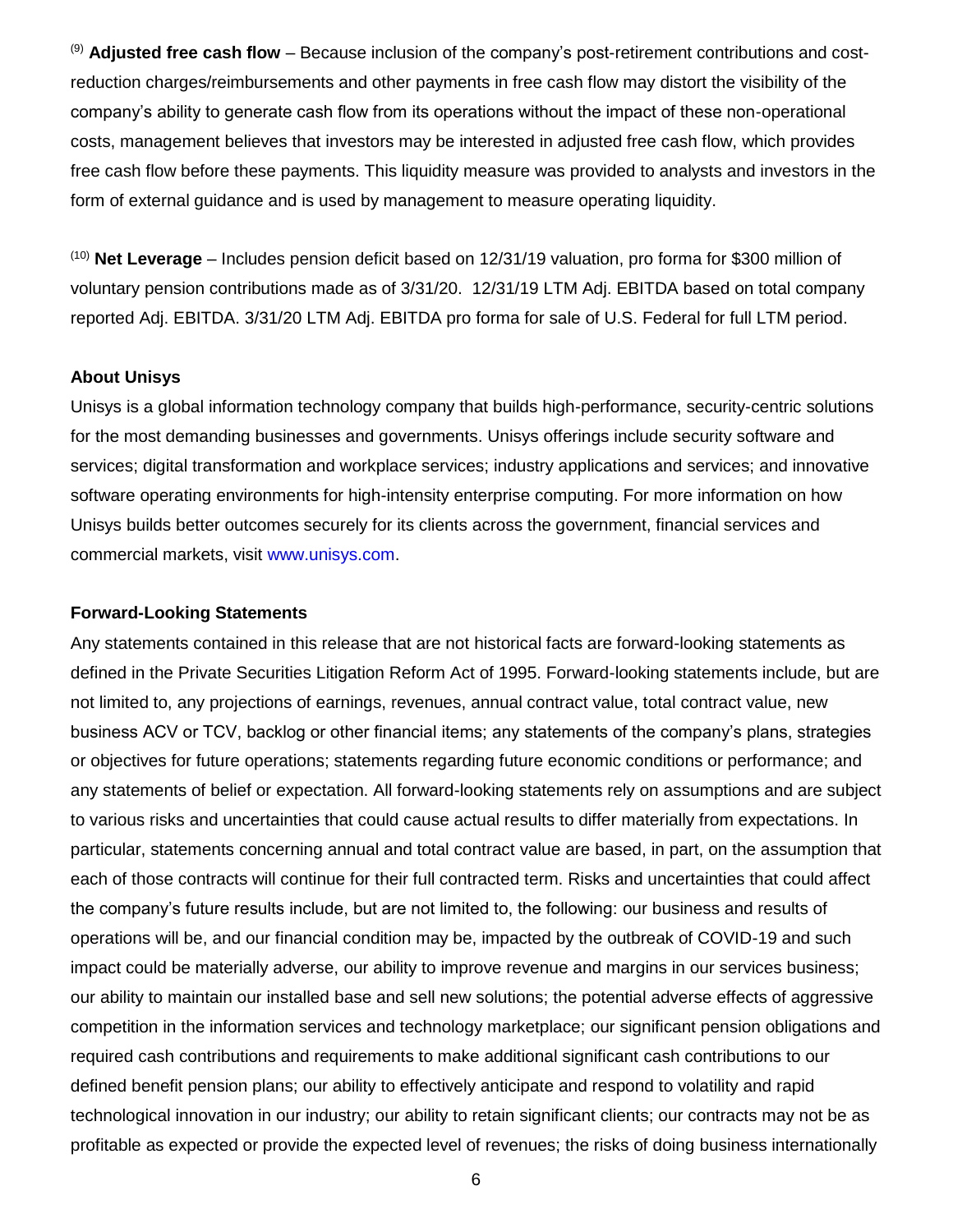when a significant portion of our revenue is derived from international operations; our ability to access financing markets; the adverse effects of a reduction in our credit rating; cybersecurity breaches could result in significant costs and could harm our business and reputation; we may not achieve the operational and financial results that we anticipate from the sale of our U.S. Federal business; the business and financial risk in implementing future acquisitions or dispositions; the adverse effects of global economic conditions, acts of war, terrorism, natural disasters or the widespread outbreak of infectious diseases; the impact of Brexit could adversely affect the company's operations in the United Kingdom as well as the funded status of the company's U.K. pension plans; our ability to attract, motivate and retain experienced and knowledgeable personnel in key positions; a significant disruption in our IT systems could adversely affect our business and reputation; we may face damage to our reputation or legal liability if our clients are not satisfied with our services or products; the performance and capabilities of third parties with whom we have commercial relationships; our ability to use our net operating loss carryforwards and certain other tax attributes may be limited; an involuntary termination of the company's U.S. qualified defined benefit pension plans; the potential for intellectual property infringement claims to be asserted against us or our clients; the possibility that legal proceedings could affect our results of operations or cash flow or may adversely affect our business or reputation; and the company's consideration of all available information following the end of the quarter and before the filing of the Form 10-Q and the possible impact of this subsequent event information on its financial statements for the reporting period. Additional discussion of factors that could affect the company's future results is contained in its periodic filings with the Securities and Exchange Commission. The company assumes no obligation to update any forward-looking statements.

#### **Contacts:**

Investors: Courtney Holben, Unisys, 215-986-3379 courtney.holben@unisys.com

Media: John Clendening, Unisys, 214-403-1981 john.clendening@unisys.com

###

#### RELEASE NO.: 0428/9765

Unisys and other Unisys products and services mentioned herein, as well as their respective logos, are trademarks or registered trademarks of Unisys Corporation. Any other brand or product referenced herein is acknowledged to be a trademark or registered trademark of its respective holder.

UIS-Q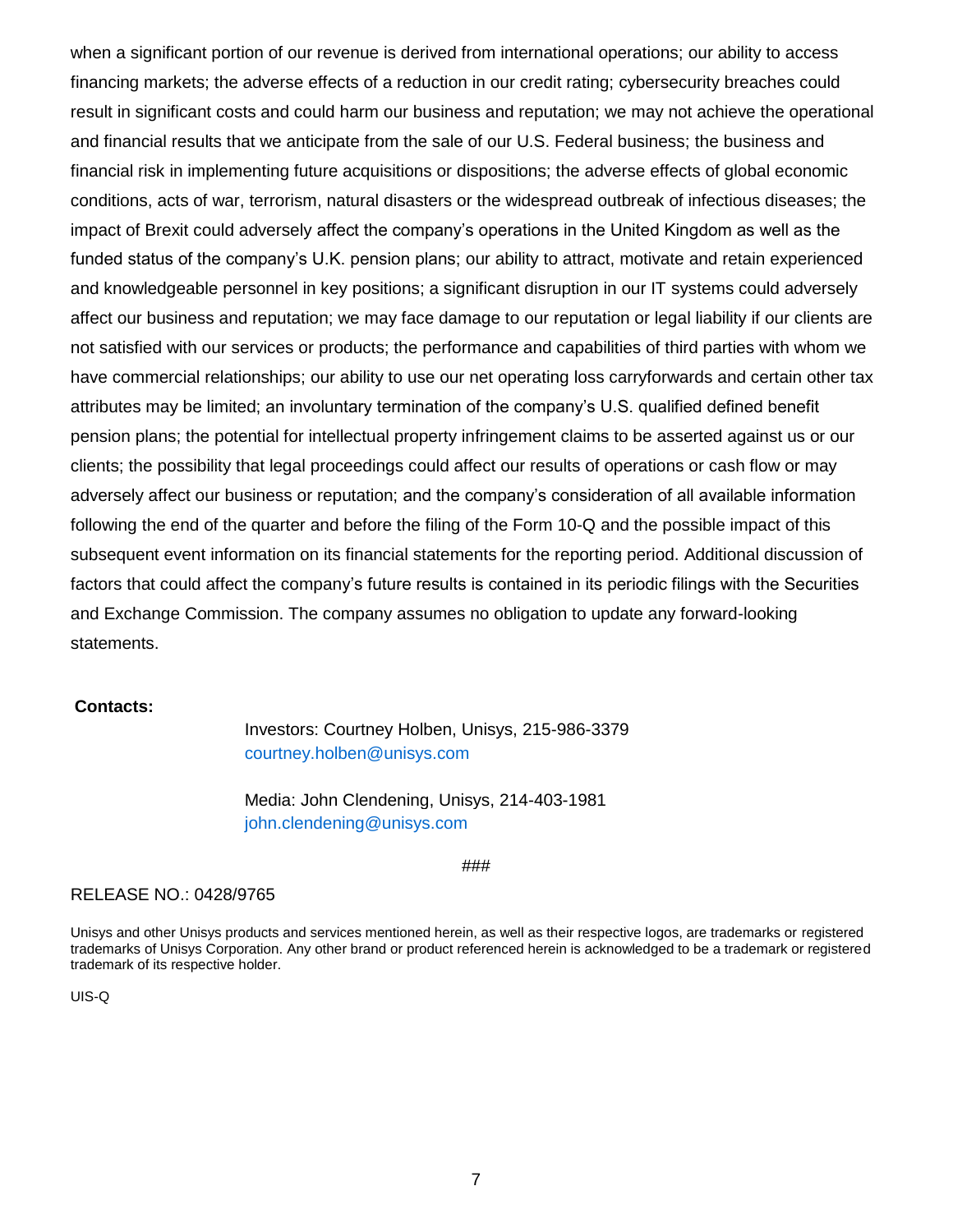#### **UNISYS CORPORATION CONSOLIDATED STATEMENTS OF INCOME (LOSS) (Unaudited) (Millions, except per share data)**

|                                                                              |    | <b>Three Months Ended</b><br>March 31, |    |        |
|------------------------------------------------------------------------------|----|----------------------------------------|----|--------|
|                                                                              |    | 2020                                   |    | 2019   |
| <b>Revenue</b>                                                               |    |                                        |    |        |
| Services                                                                     | \$ | 425.9                                  | \$ | 474.0  |
| Technology                                                                   |    | 89.5                                   |    | 80.5   |
|                                                                              |    | 515.4                                  |    | 554.5  |
| <b>Costs and expenses</b>                                                    |    |                                        |    |        |
| Cost of revenue:                                                             |    |                                        |    |        |
| Services                                                                     |    | 375.7                                  |    | 396.8  |
| Technology                                                                   |    | 26.6                                   |    | 32.6   |
|                                                                              |    | 402.3                                  |    | 429.4  |
| Selling, general and administrative                                          |    | 86.8                                   |    | 90.9   |
| Research and development                                                     |    | 6.2                                    |    | 9.0    |
|                                                                              |    | 495.3                                  |    | 529.3  |
| <b>Operating profit</b>                                                      |    | 20.1                                   |    | 25.2   |
| Interest expense                                                             |    | 13.9                                   |    | 15.5   |
| Other income (expense), net                                                  |    | (48.1)                                 |    | (30.4) |
| Loss from continuing operations before income taxes                          |    | (41.9)                                 |    | (20.7) |
| Provision for income taxes                                                   |    | 10.8                                   |    | 9.4    |
| <b>Consolidated net loss from continuing operations</b>                      |    | (52.7)                                 |    | (30.1) |
| Net income attributable to noncontrolling interests                          |    | 0.5                                    |    | 2.6    |
| Net loss from continuing operations attributable to Unisys Corporation       |    | (53.2)                                 |    | (32.7) |
| Income from discontinued operations, net of tax                              |    | 1,068.5                                |    | 13.3   |
| Net income (loss) attributable to Unisys Corporation                         |    | \$1,015.3                              | \$ | (19.4) |
| Earnings (loss) per share attributable to Unisys Corporation<br><b>Basic</b> |    |                                        |    |        |
| Continuing operations                                                        | \$ | (0.85)                                 | \$ | (0.64) |
| Discontinuing operations                                                     |    | 17.06                                  |    | 0.26   |
| <b>Total</b>                                                                 | S  | 16.21                                  | \$ | (0.38) |
| <b>Diluted</b>                                                               |    |                                        |    |        |
| Continuing operations                                                        | \$ | (0.85)                                 | \$ | (0.64) |
| Discontinuing operations                                                     |    | 17.06                                  |    | 0.26   |
| Total                                                                        | \$ | 16.21                                  | \$ | (0.38) |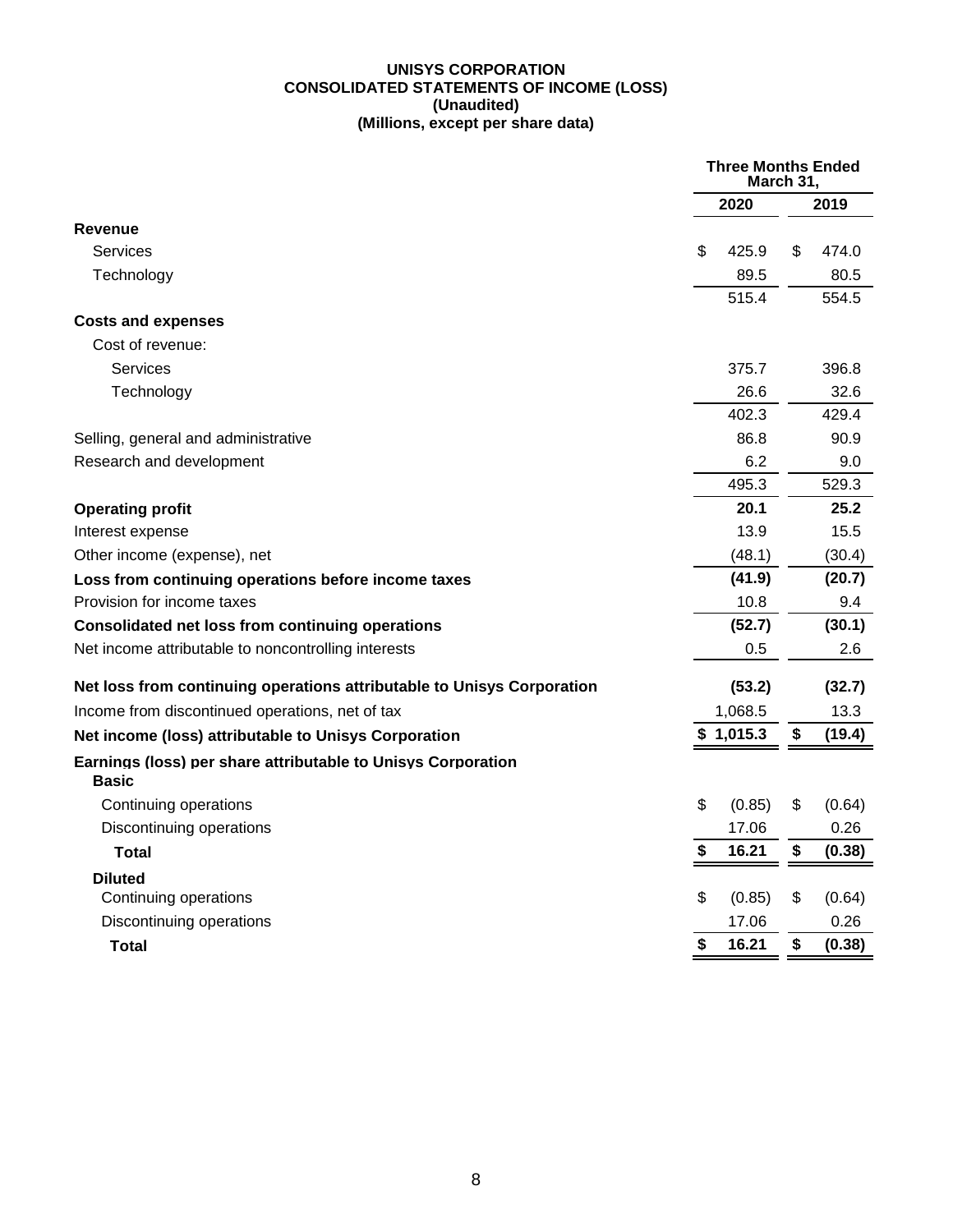#### **UNISYS CORPORATION SEGMENT RESULTS (Unaudited) (Millions)**

|                                   | Total       | Eliminations | <b>Services</b> |    | Technology |
|-----------------------------------|-------------|--------------|-----------------|----|------------|
| Three Months Ended March 31, 2020 |             |              |                 |    |            |
| Customer revenue                  | \$<br>515.4 | \$           | \$<br>425.9     | \$ | 89.5       |
| Intersegment                      |             | (2.5)        |                 |    | 2.5        |
| Total revenue                     | 515.4       | \$<br>(2.5)  | \$<br>425.9     | \$ | 92.0       |
| Gross profit percent              | 21.9<br>%   |              | 12.9 %          |    | 68.4 %     |
| Operating profit (loss) percent   | 3.9%        |              | (3.3) %         |    | 45.9 %     |
| Three Months Ended March 31, 2019 |             |              |                 |    |            |
| Customer revenue                  | \$<br>554.5 | \$           | \$<br>474.0     | \$ | 80.5       |
| Intersegment                      |             | (2.4)        |                 |    | 2.4        |
| Total revenue                     | 554.5       | \$<br>(2.4)  | \$<br>474.0     | \$ | 82.9       |
| Gross profit percent              | 22.6 %      |              | 15.1 %          |    | 58.1 %     |
| Operating profit (loss) percent   | 4.5 %       |              | (0.3) %         |    | 34.1 %     |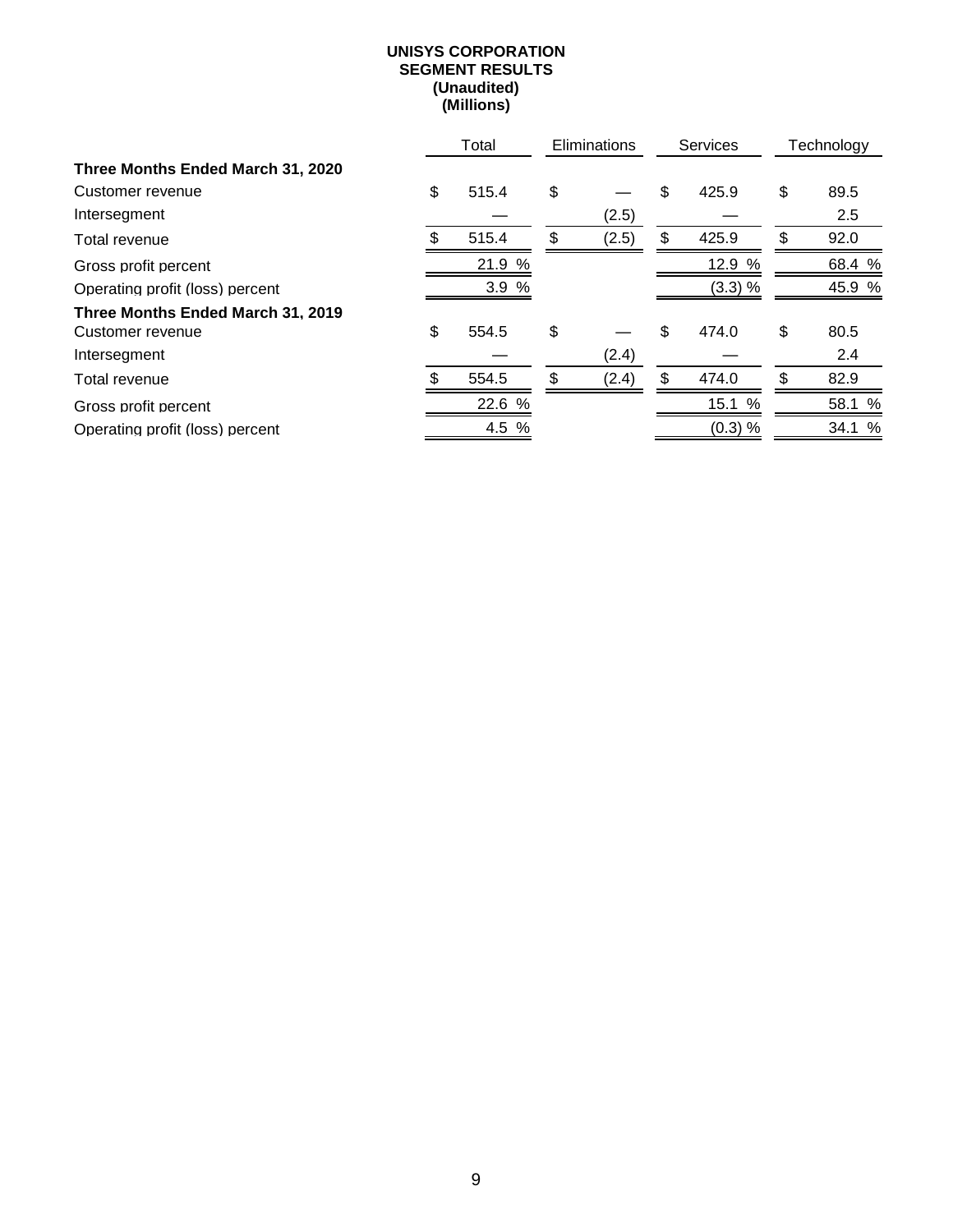#### **UNISYS CORPORATION CONSOLIDATED BALANCE SHEETS (Unaudited) (Millions)**

|                                                               | (Millions) | March 31, 2020 | December 31,<br>2019 |
|---------------------------------------------------------------|------------|----------------|----------------------|
| <b>Assets</b>                                                 |            |                |                      |
| Current assets:                                               |            |                |                      |
| Cash and cash equivalents                                     |            | \$<br>789.6    | \$<br>538.8          |
| Restricted cash                                               |            | 487.3          |                      |
| Accounts receivable, net                                      |            | 421.3          | 417.7                |
| Contract assets                                               |            | 40.9           | 38.4                 |
| Inventories:                                                  |            |                |                      |
| Parts and finished equipment                                  |            | 3.9            | 10.8                 |
| Work in process and materials                                 |            | 6.5            | 5.6                  |
| Prepaid expenses and other current assets                     |            | 133.8          | 100.7                |
| Current assets of discontinued operations                     |            |                | 109.3                |
| <b>Total current assets</b>                                   |            | 1,883.3        | 1,221.3              |
| Properties                                                    |            | 759.4          | 784.0                |
| Less-Accumulated depreciation and amortization                |            | 648.0          | 668.0                |
| Properties, net                                               |            | 111.4          | 116.0                |
| Outsourcing assets, net                                       |            | 184.1          | 202.1                |
| Marketable software, net                                      |            | 190.5          | 186.8                |
| Operating lease right-of-use assets                           |            | 71.3           | 71.4                 |
| Prepaid postretirement assets                                 |            | 132.8          | 136.2                |
| Deferred income taxes                                         |            | 107.7          | 114.0                |
| Goodwill                                                      |            | 108.6          | 110.4                |
| Restricted cash                                               |            | 10.6           | 13.0                 |
| Other long-term assets                                        |            | 171.3          | 198.9                |
| Long-term assets of discontinued operations                   |            |                | 133.9                |
| <b>Total assets</b>                                           |            | \$<br>2,971.6  | \$<br>2,504.0        |
| <b>Liabilities and deficit</b><br><b>Current liabilities:</b> |            |                |                      |
| Notes payable                                                 |            | \$<br>59.5     | \$                   |
| Current maturities of long-term-debt                          |            | 530.1          | 13.5                 |
| Accounts payable                                              |            | 201.1          | 204.3                |
| Deferred revenue                                              |            | 224.2          | 246.4                |
| Other accrued liabilities                                     |            | 296.0          | 316.7                |
| Current liabilities of discontinued operations                |            |                | 146.4                |
| <b>Total current liabilities</b>                              |            | 1,310.9        | 927.3                |
| Long-term debt                                                |            | 47.1           | 565.9                |
| Long-term postretirement liabilities                          |            | 1,593.9        | 1,960.2              |
| Long-term deferred revenue                                    |            | 134.9          | 147.0                |
| Long-term operating lease liabilities                         |            | 53.5           | 56.0                 |
| Other long-term liabilities                                   |            | 40.7           | 47.6                 |
| Long-term liabilities of discontinued operations              |            |                | 28.3                 |
| Commitments and contingencies                                 |            |                |                      |
| Total Unisys Corporation stockholders' deficit                |            | (244.7)        | (1,265.4)            |
| Noncontrolling interests                                      |            | 35.3           | 37.1                 |
| <b>Total deficit</b>                                          |            | (209.4)        | (1, 228.3)           |
| <b>Total liabilities and deficit</b>                          |            | \$<br>2,971.6  | \$<br>2,504.0        |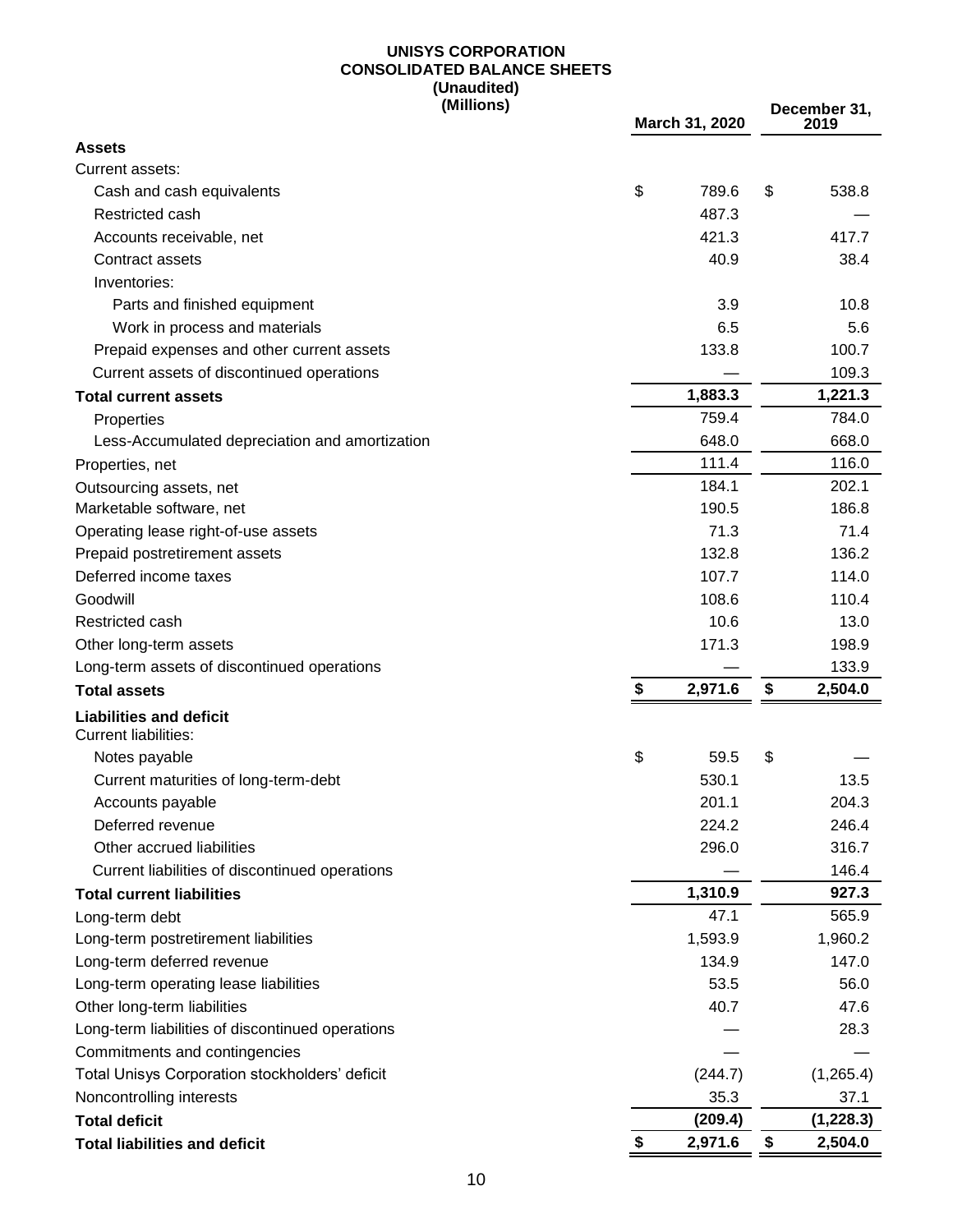#### **UNISYS CORPORATION CONSOLIDATED STATEMENTS OF CASH FLOWS (Unaudited) (Millions)**

|                                                                                                       | <b>Three Months Ended</b><br>March 31, |              |
|-------------------------------------------------------------------------------------------------------|----------------------------------------|--------------|
|                                                                                                       | 2020                                   | 2019         |
| Cash flows from operating activities                                                                  |                                        |              |
| Consolidated net loss from continuing operations                                                      | (52.7)<br>\$                           | \$<br>(30.1) |
| Income from discontinued operations, net of tax                                                       | 1,068.5                                | 13.3         |
| Adjustments to reconcile consolidated net income (loss) to net cash used for operating<br>activities: |                                        |              |
| Gain on sale of U.S. Federal business                                                                 | (1,059.5)                              |              |
| Foreign currency translation losses                                                                   | 15.8                                   | 4.8          |
| Non-cash interest expense                                                                             | 1.5                                    | 2.7          |
| Employee stock compensation                                                                           | 5.1                                    | 4.7          |
| Depreciation and amortization of properties                                                           | 8.2                                    | 9.2          |
| Depreciation and amortization of outsourcing assets                                                   | 16.0                                   | 15.8         |
| Amortization of marketable software                                                                   | 13.6                                   | 9.5          |
| Other non-cash operating activities                                                                   | 0.2                                    | (0.6)        |
| Loss on disposal of capital assets                                                                    | 0.8                                    | 1.2          |
| Postretirement contributions                                                                          | (327.7)                                | (23.1)       |
| Postretirement expense                                                                                | 23.5                                   | 23.5         |
| Decrease in deferred income taxes, net                                                                | (5.6)                                  | (3.1)        |
| Changes in operating assets and liabilities:                                                          |                                        |              |
| Receivables, net                                                                                      | (18.6)                                 | 5.5          |
| Inventories                                                                                           | 5.6                                    | 2.6          |
| Accounts payable and other accrued liabilities                                                        | (58.0)                                 | (121.0)      |
| Other liabilities                                                                                     | (0.4)                                  | 14.8         |
| Other assets                                                                                          | (14.2)                                 | (0.1)        |
| Net cash used for operating activities                                                                | (377.9)                                | (70.4)       |
| <b>Cash flows from investing activities</b>                                                           |                                        |              |
| Net proceeds from sale of U.S. Federal business                                                       | 1,164.7                                |              |
| Proceeds from investments                                                                             | 828.8                                  | 893.9        |
| Purchases of investments                                                                              | (870.5)                                | (887.2)      |
| Investment in marketable software                                                                     | (17.3)                                 | (18.0)       |
| Capital additions of properties                                                                       | (5.6)                                  | (10.7)       |
| Capital additions of outsourcing assets                                                               | (4.8)                                  | (29.4)       |
| Net proceeds from sale of properties                                                                  |                                        | (0.1)        |
| Other                                                                                                 | (1.5)                                  | (0.4)        |
| Net cash provided by (used for) investing activities                                                  | 1,093.8                                | (51.9)       |
| <b>Cash flows from financing activities</b>                                                           |                                        |              |
| Net proceeds from short-term borrowings                                                               | 59.5                                   |              |
| Proceeds from issuance of long-term debt                                                              | 2.1                                    | 27.7         |
| Payments of long-term debt                                                                            | (6.1)                                  | (8.7)        |
| Other                                                                                                 | (4.7)                                  | (4.4)        |
| Net cash provided by financing activities                                                             | 50.8                                   | 14.6         |
| Effect of exchange rate changes on cash, cash equivalents and restricted cash                         | (31.0)                                 | 0.4          |
| Increase (decrease) in cash, cash equivalents and restricted cash                                     | 735.7                                  | (107.3)      |
| Cash, cash equivalents and restricted cash, beginning of period                                       | 551.8                                  | 624.1        |
| Cash, cash equivalents and restricted cash, end of period                                             | \$1,287.5                              | \$516.8      |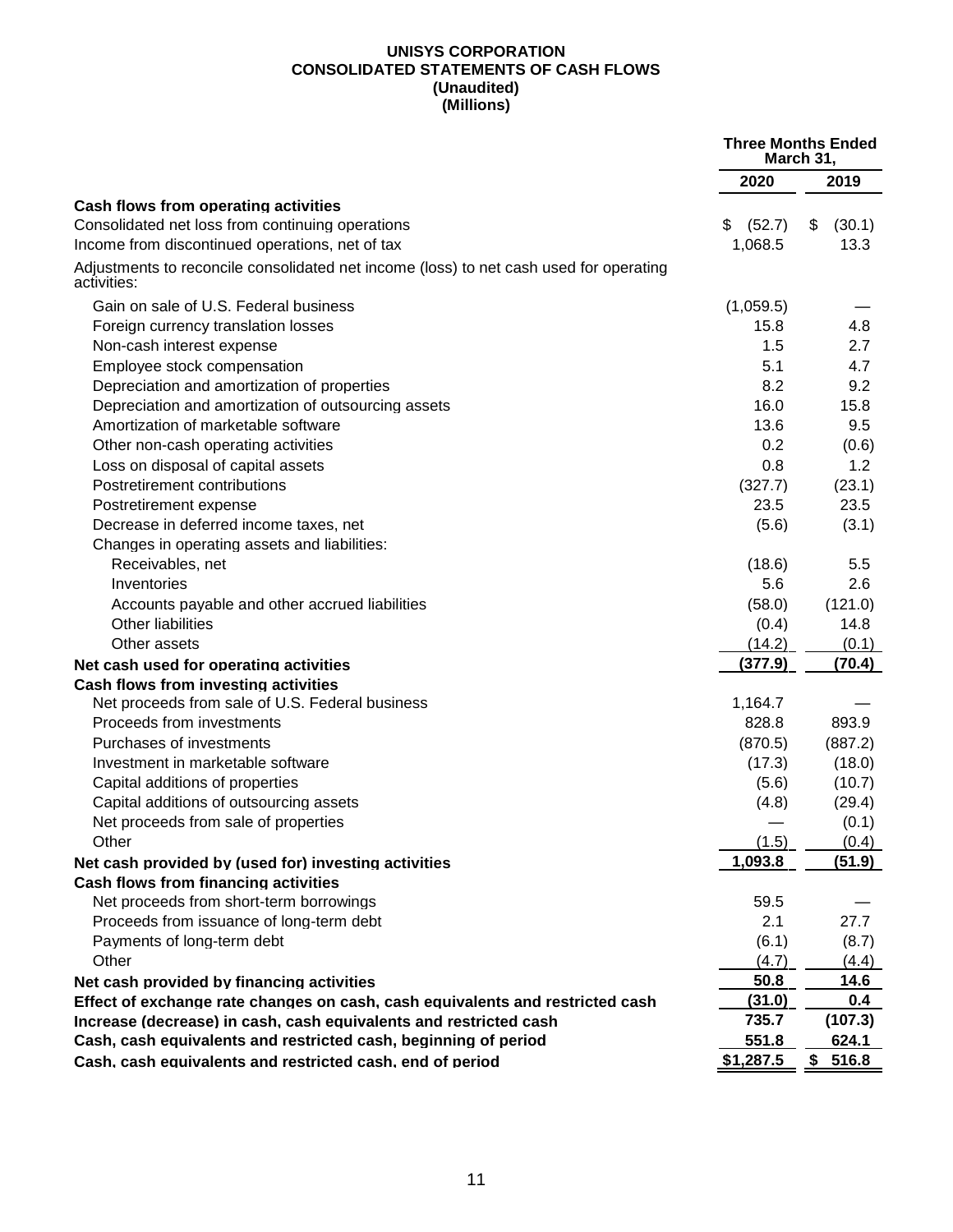#### **UNISYS CORPORATION RECONCILIATIONS OF SELECTED GAAP MEASURES TO NON-GAAP MEASURES (Unaudited) (Millions, except per share data)**

|                                                                                                                            |                          | <b>Three Months Ended</b><br>March 31, |        |    |        |  |
|----------------------------------------------------------------------------------------------------------------------------|--------------------------|----------------------------------------|--------|----|--------|--|
|                                                                                                                            |                          |                                        | 2020   |    | 2019   |  |
| GAAP net loss from continuing operations attributable to Unisys Corporation                                                |                          | \$                                     | (53.2) | \$ | (32.7) |  |
| Postretirement expense:                                                                                                    | pretax                   |                                        | 23.5   |    | 23.5   |  |
|                                                                                                                            | tax                      |                                        | 0.3    |    | (0.1)  |  |
|                                                                                                                            | net of tax               |                                        | 23.2   |    | 23.6   |  |
| Cost reduction and other expenses:                                                                                         | pretax                   |                                        | 30.9   |    | 3.6    |  |
|                                                                                                                            | tax                      |                                        | 0.6    |    | 0.7    |  |
|                                                                                                                            | net of tax               |                                        | 30.3   |    | 2.9    |  |
|                                                                                                                            | minority interest        |                                        | 0.4    |    | 0.7    |  |
|                                                                                                                            | net of minority interest |                                        | 30.7   |    | 3.6    |  |
| Non-GAAP net income (loss) from continuing operations attributable to Unisys<br>Corporation                                |                          |                                        | 0.7    |    | (5.5)  |  |
| Add interest expense on convertible notes                                                                                  |                          |                                        |        |    |        |  |
| Non-GAAP net income (loss) attributable to Unisys Corporation for diluted<br>earnings per share                            |                          |                                        | 0.7    | S  | (5.5)  |  |
| Weighted average shares (thousands)                                                                                        |                          |                                        | 62,650 |    | 51,418 |  |
| Plus incremental shares from assumed conversion:                                                                           |                          |                                        |        |    |        |  |
|                                                                                                                            | Employee stock plans     |                                        | 522    |    |        |  |
|                                                                                                                            | Convertible notes        |                                        |        |    |        |  |
| Non-GAAP adjusted weighted average shares                                                                                  |                          |                                        | 63,172 |    | 51,418 |  |
| Diluted earnings (loss) per share from continuing operations                                                               |                          |                                        |        |    |        |  |
| <b>GAAP basis</b>                                                                                                          |                          |                                        |        |    |        |  |
| GAAP net loss from continuing operations attributable to Unisys Corporation for diluted<br>earnings per share              |                          | \$                                     | (53.2) | \$ | (32.7) |  |
| Divided by weighted average shares                                                                                         |                          |                                        | 62,650 |    | 51,418 |  |
| <b>GAAP diluted loss per share</b>                                                                                         |                          | \$                                     | (0.85) | \$ | (0.64) |  |
| <b>Non-GAAP basis</b>                                                                                                      |                          |                                        |        |    |        |  |
| Non-GAAP net income (loss) from continuing operations attributable to Unisys<br>Corporation for diluted earnings per share |                          | \$                                     | 0.7    | \$ | (5.5)  |  |
| Divided by Non-GAAP adjusted weighted average shares                                                                       |                          |                                        | 63,172 |    | 51,418 |  |
| Non-GAAP diluted earnings (loss) per share                                                                                 |                          | \$                                     | 0.01   | \$ | (0.11) |  |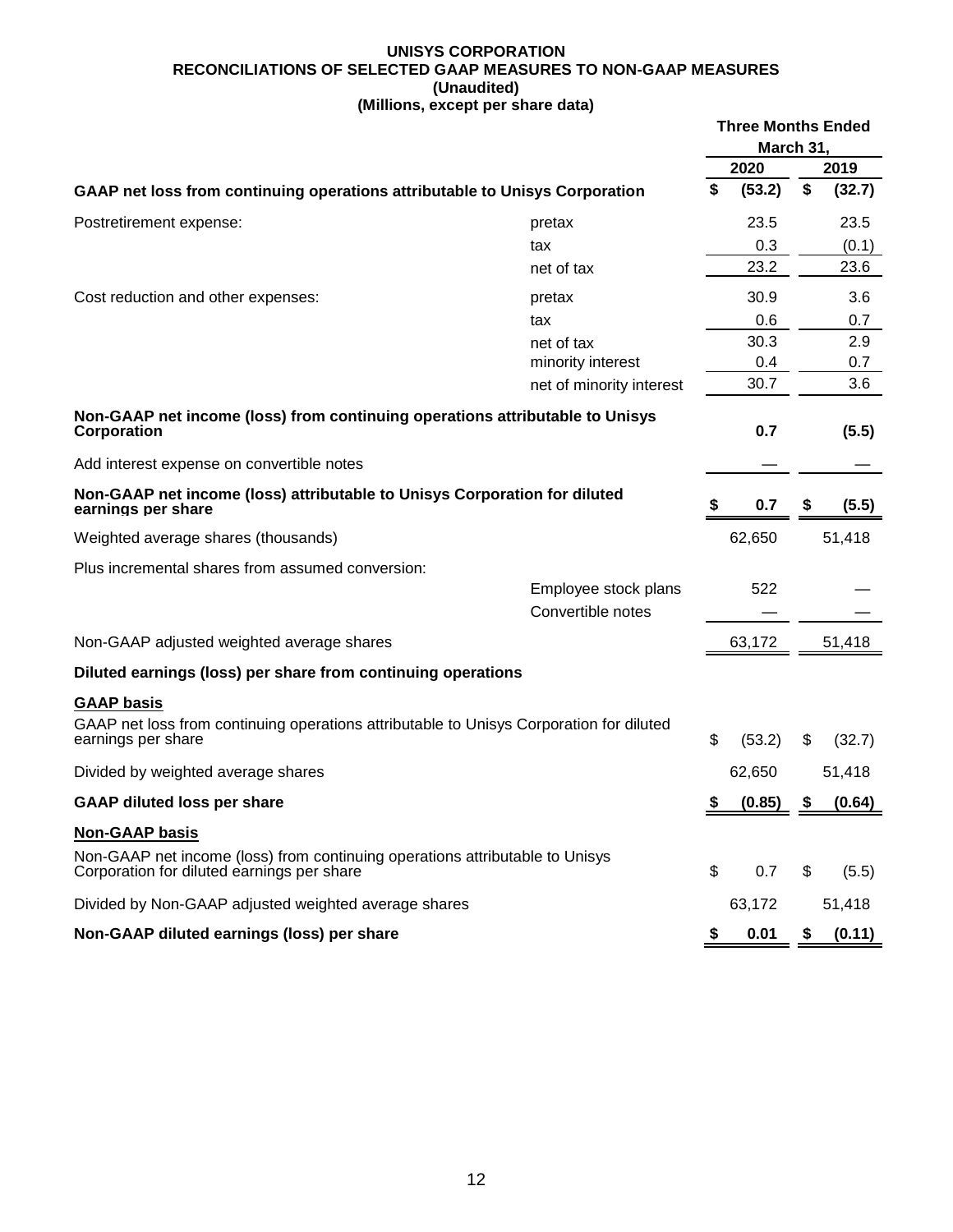#### **UNISYS CORPORATION RECONCILIATIONS OF GAAP TO NON-GAAP (Unaudited) (Millions)**

## **FREE CASH FLOW**

|                                                          |   | <b>Three Months Ended</b> |              |
|----------------------------------------------------------|---|---------------------------|--------------|
|                                                          |   | March 31,                 |              |
|                                                          |   | 2020                      | 2019         |
| Cash used for operations                                 | S | (377.9)                   | \$<br>(70.4) |
| Additions to marketable software                         |   | (17.3)                    | (18.0)       |
| Additions to properties                                  |   | (5.6)                     | (10.7)       |
| Additions to outsourcing assets                          |   | (4.8)                     | (29.4)       |
| <b>Free cash flow</b>                                    |   | (405.6)                   | (128.5)      |
| Postretirement funding                                   |   | 327.7                     | 23.1         |
| Cost reduction and other payments, net of reimbursements |   | 9.8                       | 9.5          |
| Adjusted free cash flow                                  |   | (68.1)                    | (95.9)       |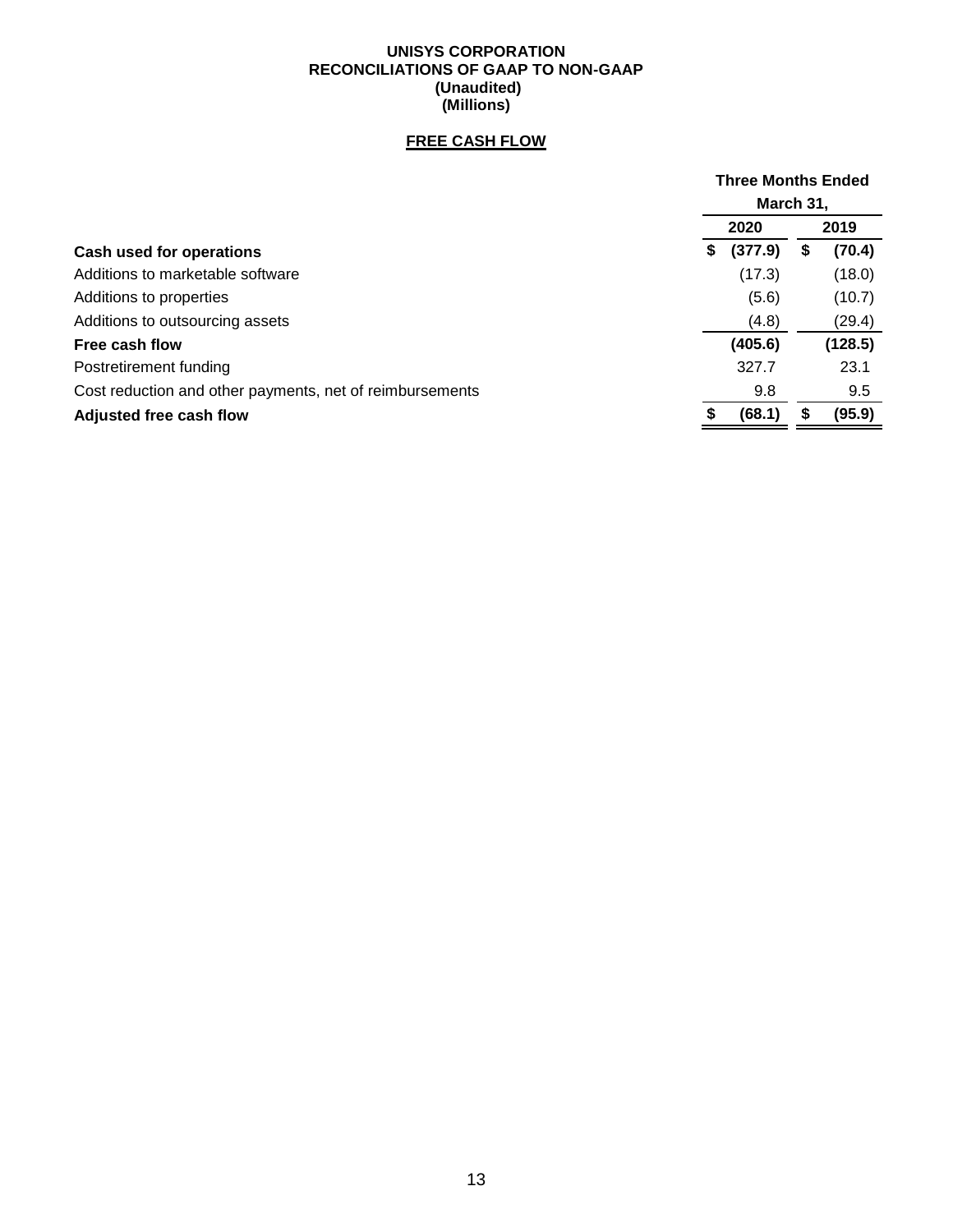#### **UNISYS CORPORATION RECONCILIATIONS OF GAAP TO NON-GAAP (Unaudited) (Millions)**

#### **EBITDA**

|                                                                         | <b>Three Months Ended</b> |              |
|-------------------------------------------------------------------------|---------------------------|--------------|
|                                                                         | March 31,                 |              |
|                                                                         | 2020                      | 2019         |
| Net loss from continuing operations attributable to Unisys Corporation  | \$<br>(53.2)              | \$<br>(32.7) |
| Net income attributable to noncontrolling interests                     | 0.5                       | 2.6          |
| Interest expense, net of interest income of \$2.4, \$2.9, respectively* | 11.5                      | 12.6         |
| Provision for income taxes                                              | 10.8                      | 9.4          |
| Depreciation                                                            | 24.2                      | 25.0         |
| Amortization                                                            | 13.6                      | 9.5          |
| <b>EBITDA</b>                                                           | \$<br>7.4                 | \$<br>26.4   |
| Postretirement expense                                                  | \$<br>23.5                | \$<br>23.5   |
| Cost reduction and other expenses**                                     | 30.9                      | 2.5          |
| Non-cash share based expense                                            | 5.1                       | 4.7          |
| Other (income) expense adjustment***                                    | 4.5                       | 7.6          |
| <b>Adjusted EBITDA</b>                                                  | 71.4                      | \$<br>64.7   |

\*Included in other (income) expense, net on the consolidated statements of income

\*\*Reduced for depreciation and amortization included above

\*\*\*Other (income) expense, net as reported on the consolidated statements of income less postretirement expense, interest income and items included in cost reduction and other expenses

|                                                                                                                                 |          | <b>Three Months Ended</b> | March 31, |          |
|---------------------------------------------------------------------------------------------------------------------------------|----------|---------------------------|-----------|----------|
|                                                                                                                                 |          | 2020                      |           | 2019     |
| Revenue                                                                                                                         | S        | 515.4                     | S         | 554.5    |
| Non-GAAP revenue                                                                                                                | \$.      | 514.5                     | \$        | 552.5    |
| Net loss from continuing operations attributable to Unisys Corporation as a percentage<br>of revenue                            | (10.3) % |                           |           | (5.9) %  |
| Non-GAAP net income (loss) from continuing operations attributable to Unisys<br>Corporation as a percentage of Non-GAAP revenue |          | 0.1%                      |           | (1.0) %  |
| Adjusted EBITDA as a percentage of Non-GAAP revenue                                                                             |          | 13.9%                     |           | 11.7 $%$ |